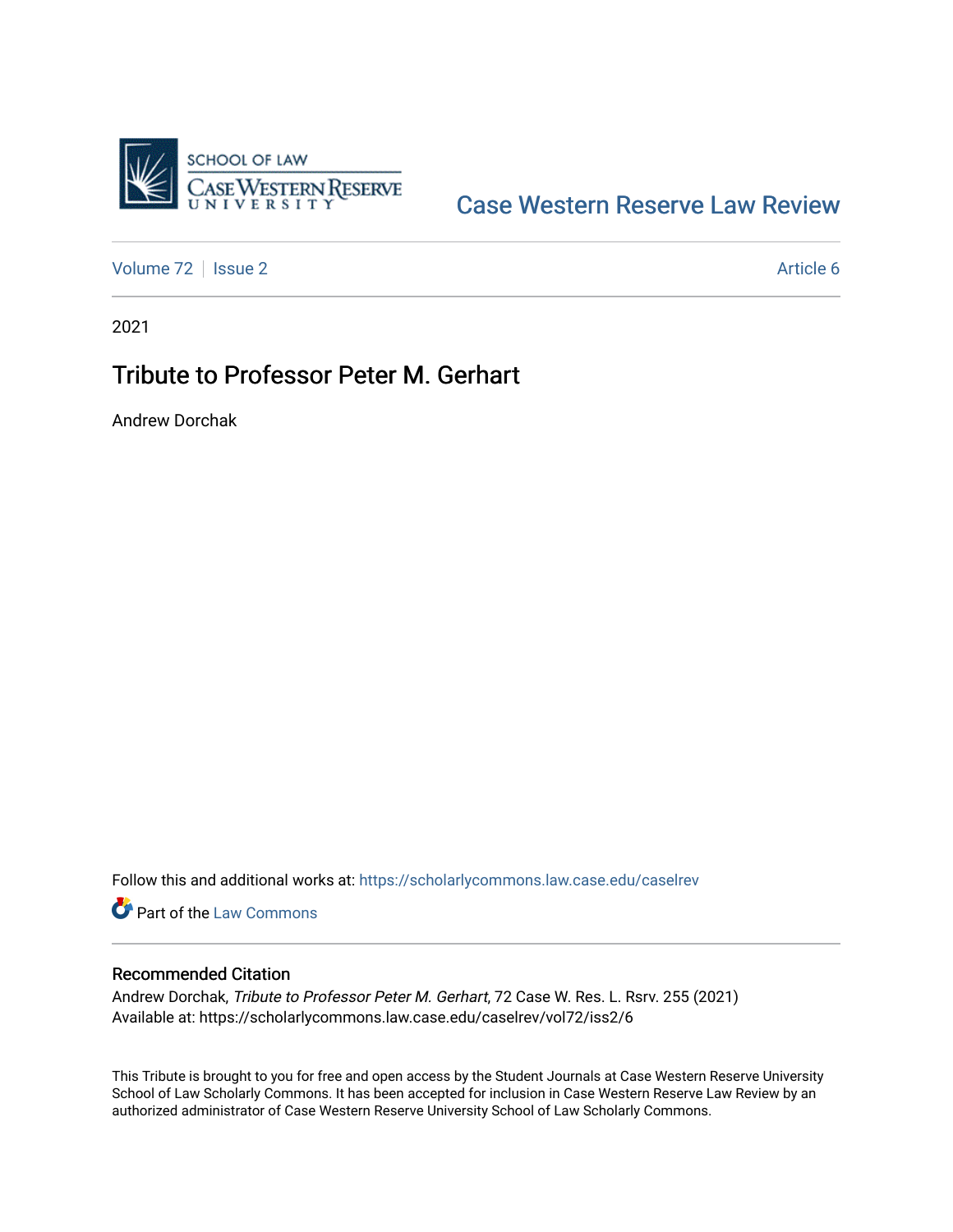## *Andrew Dorchak*†

On behalf of Library Director Joe Custer and the entire library staff, I offer our sincere condolences to Ann, Mary, Gracie, and the entire Gerhart family. In time, I hope you can be comforted by memories of happier times and the realization of how much of a positive impact Peter had on everyone he met, especially those of us in the lawschool community who had the privilege of working with him and knowing him.

Peter was dean when I started working at the law library decades ago. His leadership helped the law school and the law library thrive in countless ways—from smooth day-to-day operation to the foresight of planning, funding, and building an addition to the law school that continues helping the school operate effectively to this day. The building addition helped the library maintain its physical collection at a time when doing so was critical. More importantly, the building addition made the law-school experience better and easier for law faculty, students, and staff. Of course, Peter would remind us that he had led a team effort and be the first to credit others on the team.

After returning to the faculty from his deanship, Peter would ask interesting and challenging research questions as he wrote a trilogy of Cambridge Press books from 2010–2021, which offered a novel approach to legal theory in three substantive areas of the law. His first book, on antitrust, was published in 1979. He was a multidisciplinary scholar, most recently incorporating philosophical works into his latest research.

Faculty and students have given many examples of how much time Peter invested in helping them. Cliff, Stan, and I were greeted with a smile by Peter for thirty years. But Peter took the time to learn everyone's name in the library and make a personal connection with them. Peter was always a strong supporter of the library, formally and informally. The best story was when Peter happened to be in Prague at the same time as library-colleague Donna's son was there. Even though he had never met her son, Peter took him out to dinner in Prague. Upon returning home to Cleveland, Peter reassured Donna that all was well, and that her son had a good head on his shoulders.

Most recently, as recounted by Dean Berg and confirmed by my personal experience, Peter offered the community encouragement during the pandemic, whether in person or by email. He was always positive and hopeful, inspiring others to be the same.

Peter was a leader, scholar, and a friend to everyone he met. As a child, my grandmother would encourage me to be "a gentleman and a

<sup>†</sup> Head of Reference, Case Western Reserve University Law Library.